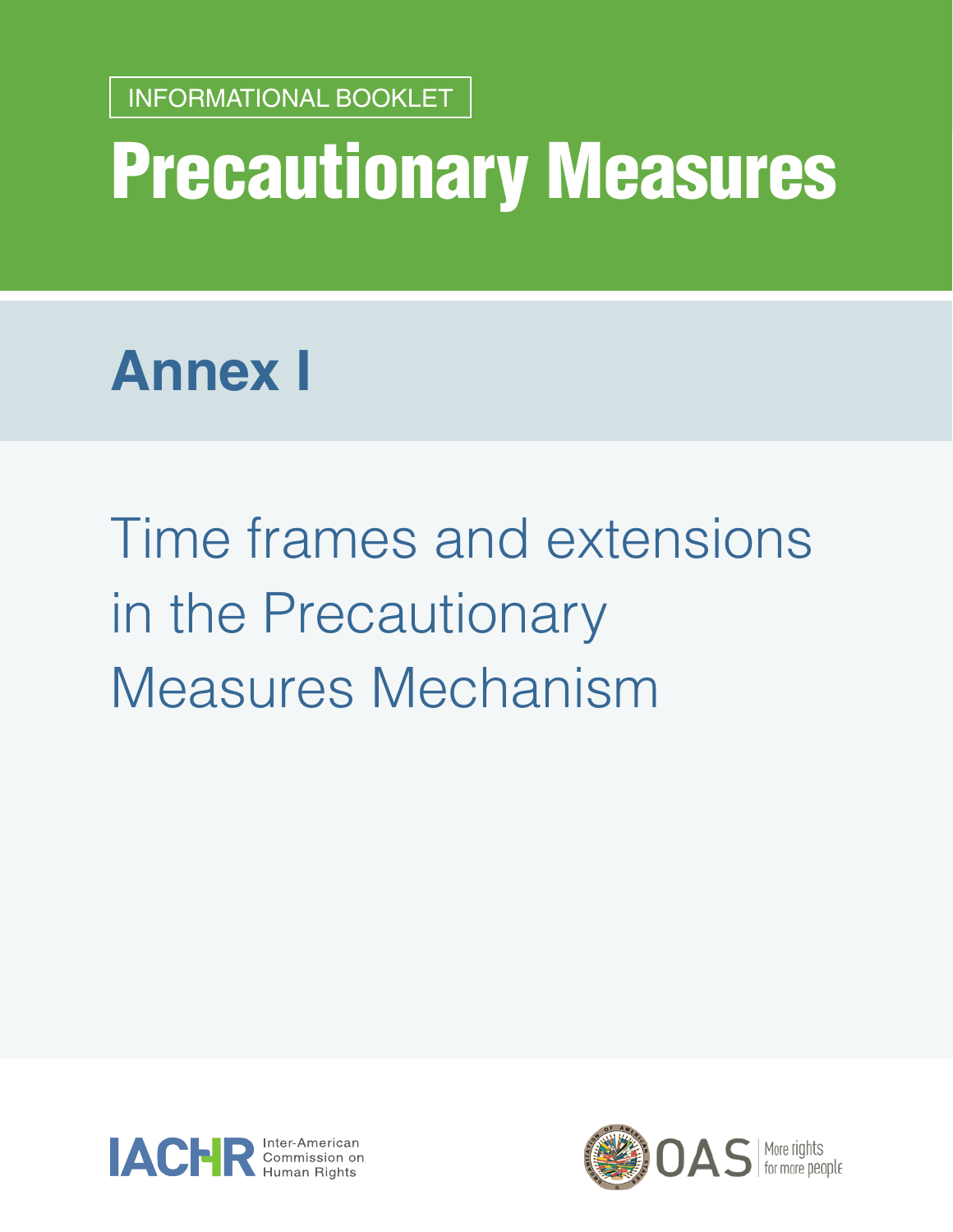During an internal session on February 11, 2019, within the framework of its 171st sessions in Sucre, Bolivia, the Inter-American Commission on Human Rights (IACHR) systematized the terms granted during requests for information made to States based on the existing practice. During this session, it also established time parameters to be included in the resolutions granting or extending precautionary measures. Moreover, terms granted during the monitoring of precautionary measures in force are established based on the situation of risk identified.

In order to provide greater transparency on the time frames and extensions granted by the IACHR within its precautionary measures mechanism, during its internal session on August 12, 2021, it decided to update this information and make it available to the public.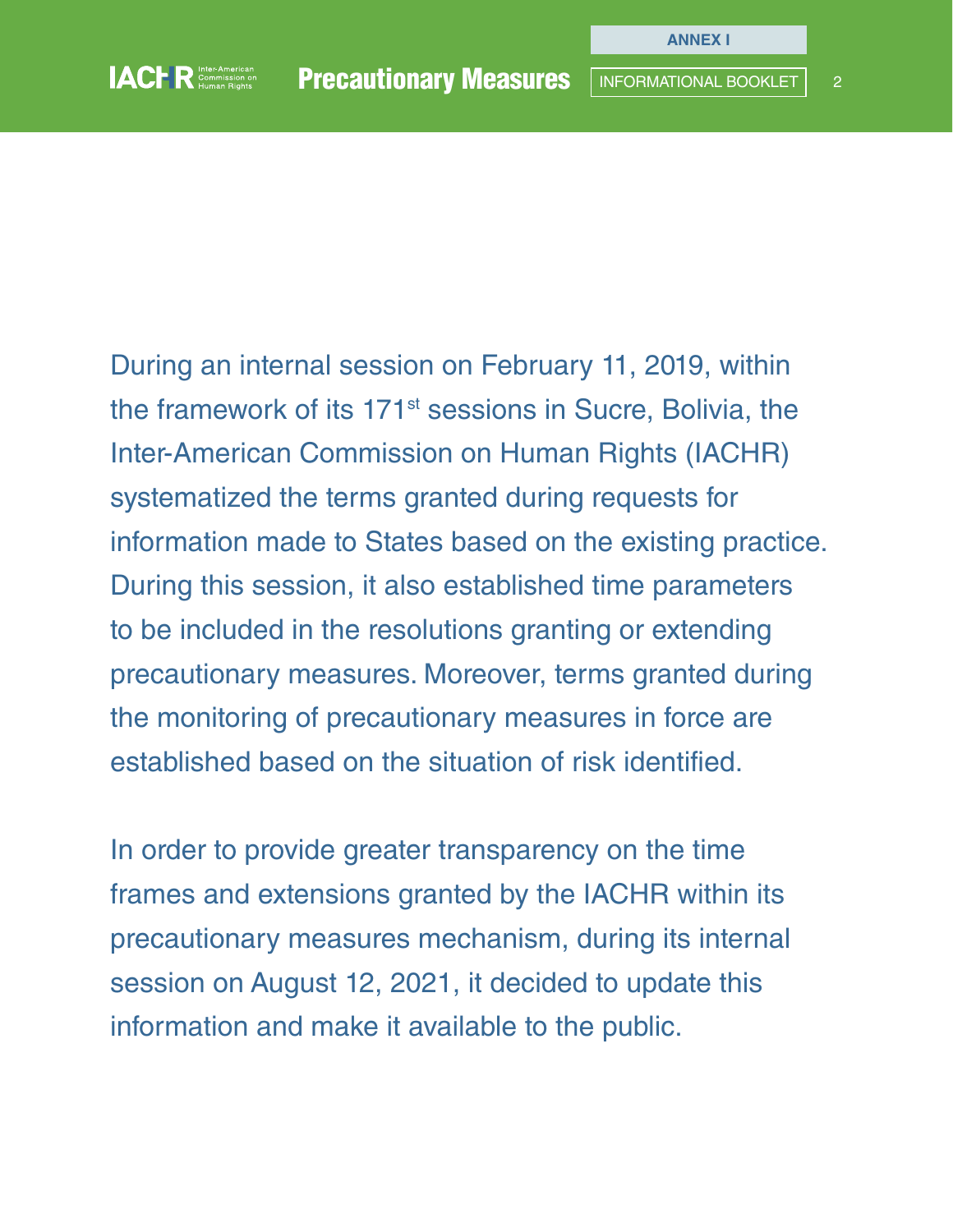## **A. In requests for information made to States in accordance with Article 25(5) of the Rules of Procedure**

#### **7 calendar days are granted from the transmission of the request**

When the need for the corresponding information is more pressing due to the imminence of the potential harm, which the request seeks to prevent, as informed in the request. This may result, among others, from:

- **i)** the content or particularly serious nature of the threats (such as the existence of an ultimatum, specific indications of time, circumstances, and place, etc.);
- **ii)** evictions with an established date or whose execution is likely to occur soon;
- **iii)** a particularly delicate health situation and lack of medical care (especially in relation to children, the elderly or people facing a heightened vulnerability).

Exceptionally and in cases in which the risk could materialize immediately, the request for information can be made even in a shorter time (3 days). Examples of the latter may constitute, among others:

- **i)** the final scheduling of a death penalty;
- **ii)** an imminent deportation or extradition procedure at an advanced stage;
- **iii)** a complaint with sufficient seriousness regarding enforced disappearance.

#### **10 calendar days are granted from the transmission of the request**

When, notwithstanding the existence of a serious and urgent situation presenting a risk of irreparable harm, the instances or circumstances described in the preceding paragraph are not fulfilled and it is unsuitable to grant a longer term.

#### **15 calendar days are granted from the transmission of the request**

When, notwithstanding the existence of a serious and urgent situation presenting a risk of irreparable harm, the instances or circumstances described in A.1. are not fulfilled, but it is suitable to grant a longer term. This is mainly due to reasonable, foreseeable obstacles or difficulties in the State's ability to collect or obtain information, or due to the particularly complex nature of the situation. Examples of the latter may include, among others:

- **i)** communities in remote locations or areas that are difficult to access;
- **ii)** requests dealing with prison complexes or facilities;
- **iii)** the need for medical tests or diagnoses that are not ordinarily accessible in a shorter time;
- **iv)** situations that require the participation of various public authorities or coordination between central and regional governments (particularly, in states with a federal structure) in order to produce the requested information.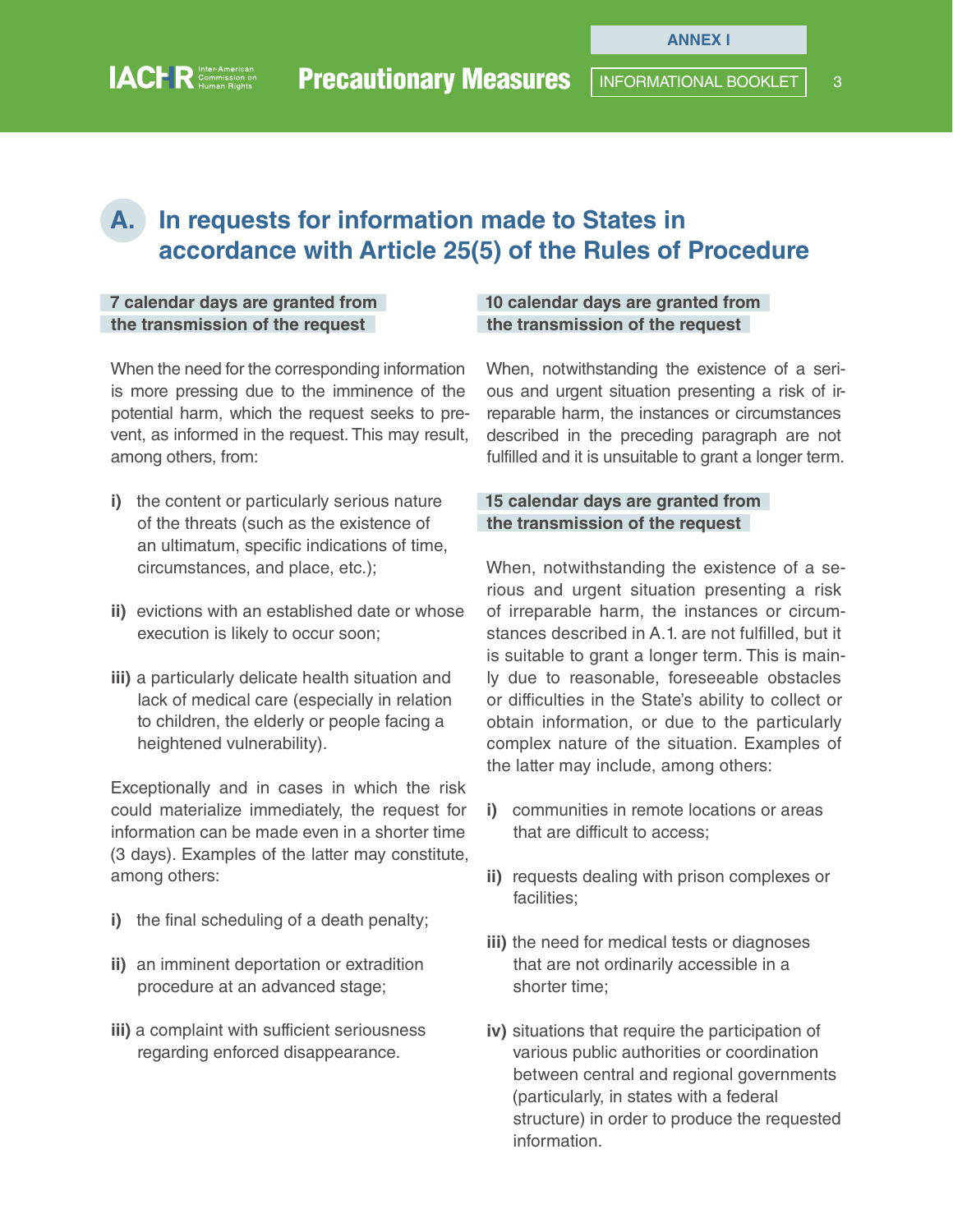## **B. In resolutions pertaining to precautionary measures granted or extended, the time frame is decided by the IACHR when voting on the resolution. The terms in general are proposed as follows**

**15 calendar days are granted from the notification of the resolution for the submission of the first report** 

**20 calendar days are granted from the notification of the resolution for the submission of the first report** 

When the situation concerns individuals or someone who may require more immediate care but who is not in a particularly complex situation (for example, to care for a person's health conditions, to provide a protection detail for a person at risk).

When the situation concerns a group of people or when it is more complex.

## **C. When monitoring the implementation of precautionary measures currently in force, the terms in general are as follows**

#### **10 calendar days are granted from the request for information**

In the most serious or urgent situations or in the event of a significant increase in the risk, as noted in the information submitted by the parties or made available to the IACHR through its various monitoring mechanisms. For example, a more urgent situation may warrant adding beneficiaries to a precautionary measure in force or requesting provisional measures due to an exacerbated risk. If a more imminent risk is identified, the term granted may be considerably shorter.

#### **15 calendar days are granted from the request for information**

when the information submitted by the beneficiaries' representatives points to a situation of particular seriousness and urgency, specific difficulties in the implementation of the precautionary measures granted, or when a party has requested the lifting of measures, as well as other requests that show a lack of urgency under Article 25 of the Rules of Procedure, as appropriate.